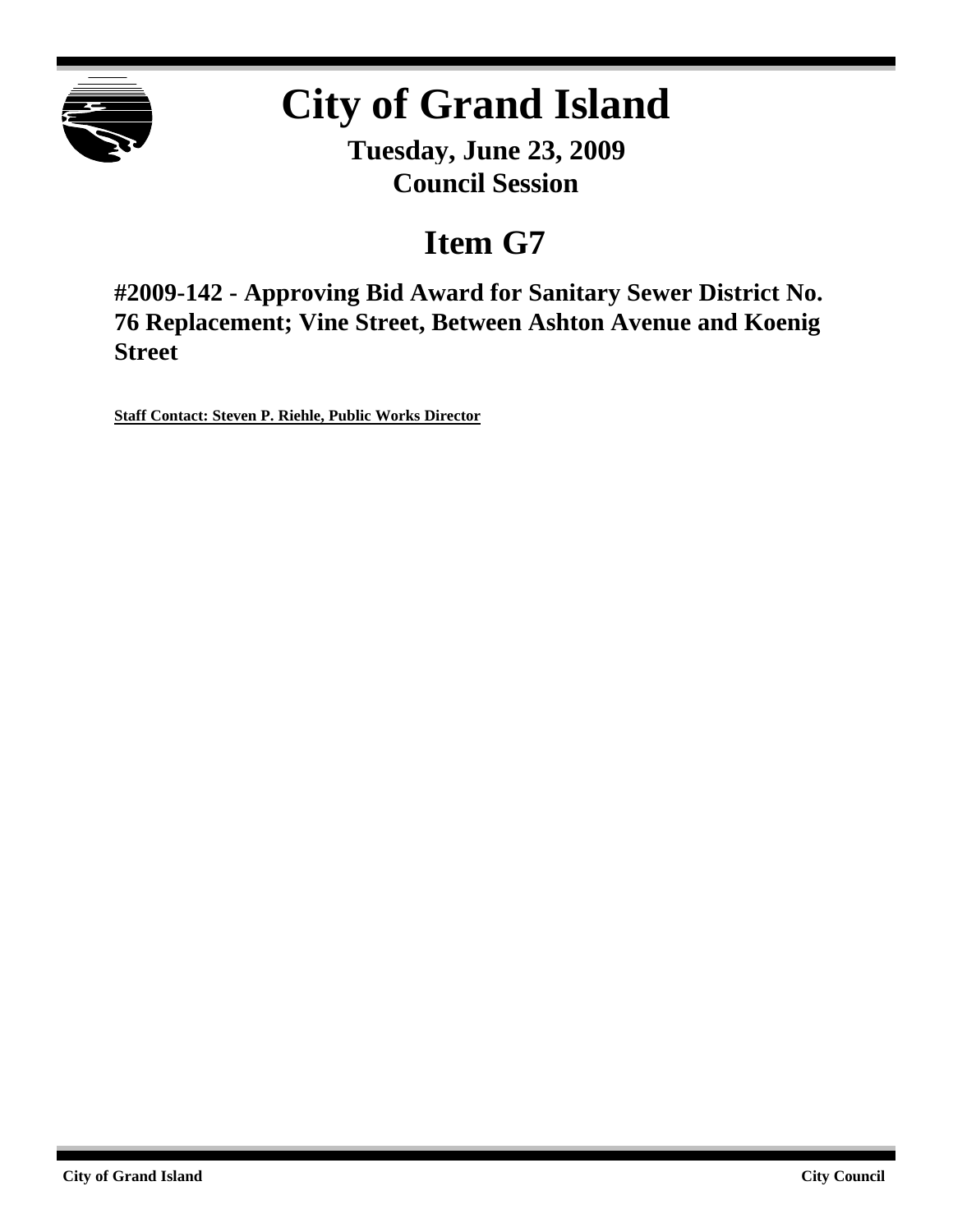# **Council Agenda Memo**

| <b>From:</b>                   | Steven P. Riehle, Public Works Director                                                                                        |
|--------------------------------|--------------------------------------------------------------------------------------------------------------------------------|
| <b>Meeting:</b>                | June 23, 2009                                                                                                                  |
| Subject:                       | Approving Bid Award for Sanitary Sewer District No. 76<br>Replacement; Vine Street, Between Ashton Avenue and<br>Koenig Street |
| <b>Item <math>\#</math>'s:</b> | $G-7$                                                                                                                          |
| $Presenter(s):$                | Steven P. Riehle, Public Works Director                                                                                        |

### **Background**

This replacement is necessary due to the deterioration of the sanitary sewer line that serves this area, along with the collapse of a portion of Vine Street.

The bids for Sanitary Sewer District No. 76 were originally opened on April 14, 2009. The apparent low bidder was Starostka Group Unlimited, Inc. of Grand Island, Nebraska. Starostka's bid was incomplete as no unit price was filled in for the bid item "Steel Sheet Piling". Public Works Engineers recommended that sheet piling or some other form of protection is needed to ensure that the work can be completed safely and to prevent an overrun of the concrete street removal and replacement bid items. All of the bids that were received on April 14, 2009 were rejected.

The plans and specifications were revised to eliminate the bid item for sheet piling. The specifications were revised to require the contractor to bid the work using a method and means of construction that would provide a safe trench as well as protect the sections of the street that are not being removed.

On May 29, 2009 the Public Works Department re-advertis ed for bids for the replacement of Sanitary Sewer District No. 76 on Vine Street, between Ashton Avenue and Koenig Street.

### **Discussion**

Three (3) bids were received and opened on June 9, 2009. The Public Works Department and the Purchasing Division of the City Attorney's Office reviewed the bids. The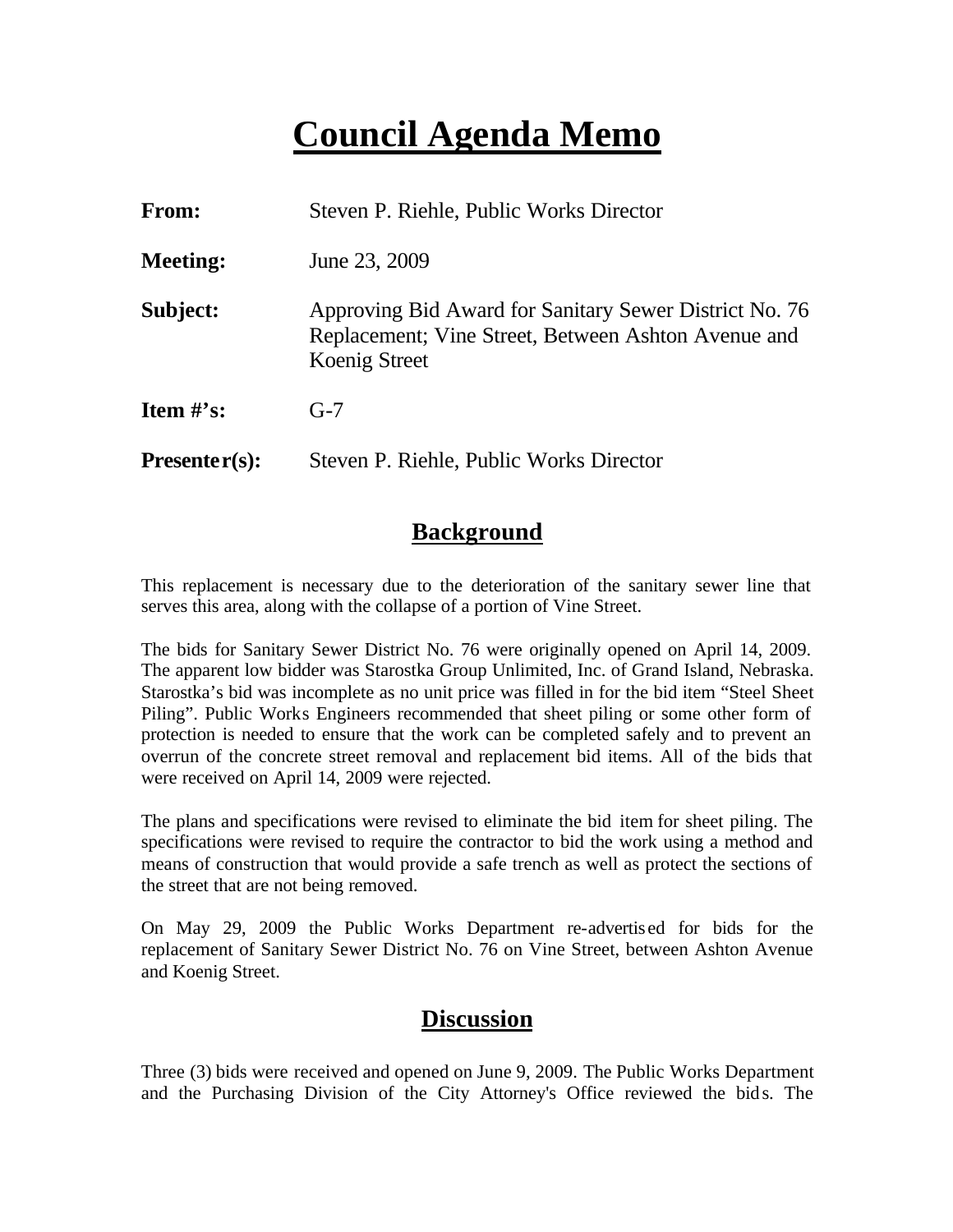engineer's estimate for the project was \$301,323.13. A summary of the bids is shown below.

| <b>Bidder</b>                       | <b>Exceptions</b> | <b>Bid Price</b> |
|-------------------------------------|-------------------|------------------|
| The Diamond Engineering Co. of None |                   | \$211,322.19     |
| Grand Island, NE                    |                   |                  |
| General Excavating of Lincoln, NE   | None              | \$222,244.35     |
| K2 Construction of Lincoln, NE      | <b>Noted</b>      | \$157,398.43     |

The plans and specifications called for removal and replacement of the center portion of Vine Street. Sections of the street have already collapsed and pavement removal would be needed at each of the 8 sanitary sewer service lateral connections.

The bid submitted by K2 Construction of Lincoln, Nebraska was not compliant with the plans and specifications for the project. K2 Construction's bid was to replace the sanitary sewer main by pipe bursting. Pipe bursting was not listed as an allowable alternate method of construction in the bid specifications because of the pavement removal that is needed.

The bid submitted by The Diamond Engineering Company meets all of the requirements of the bid plans and specifications.

Funds are available in Account No. 53030055.85213.53009.

# **Alternatives**

It appears that the Council has the following alternatives concerning the issue at hand. The Council may:

- 1. Move to approve
- 2. Refer the issue to a Committee
- 3. Postpone the issue to future date
- 4. Take no action on the issue

### **Recommendation**

Public Works Administration recommends that the Council approve the bid award to The Diamond Engineering Company of Grand Island, Nebraska in the amount of \$211,322.19.

# **Sample Motion**

Move to approve the bid award.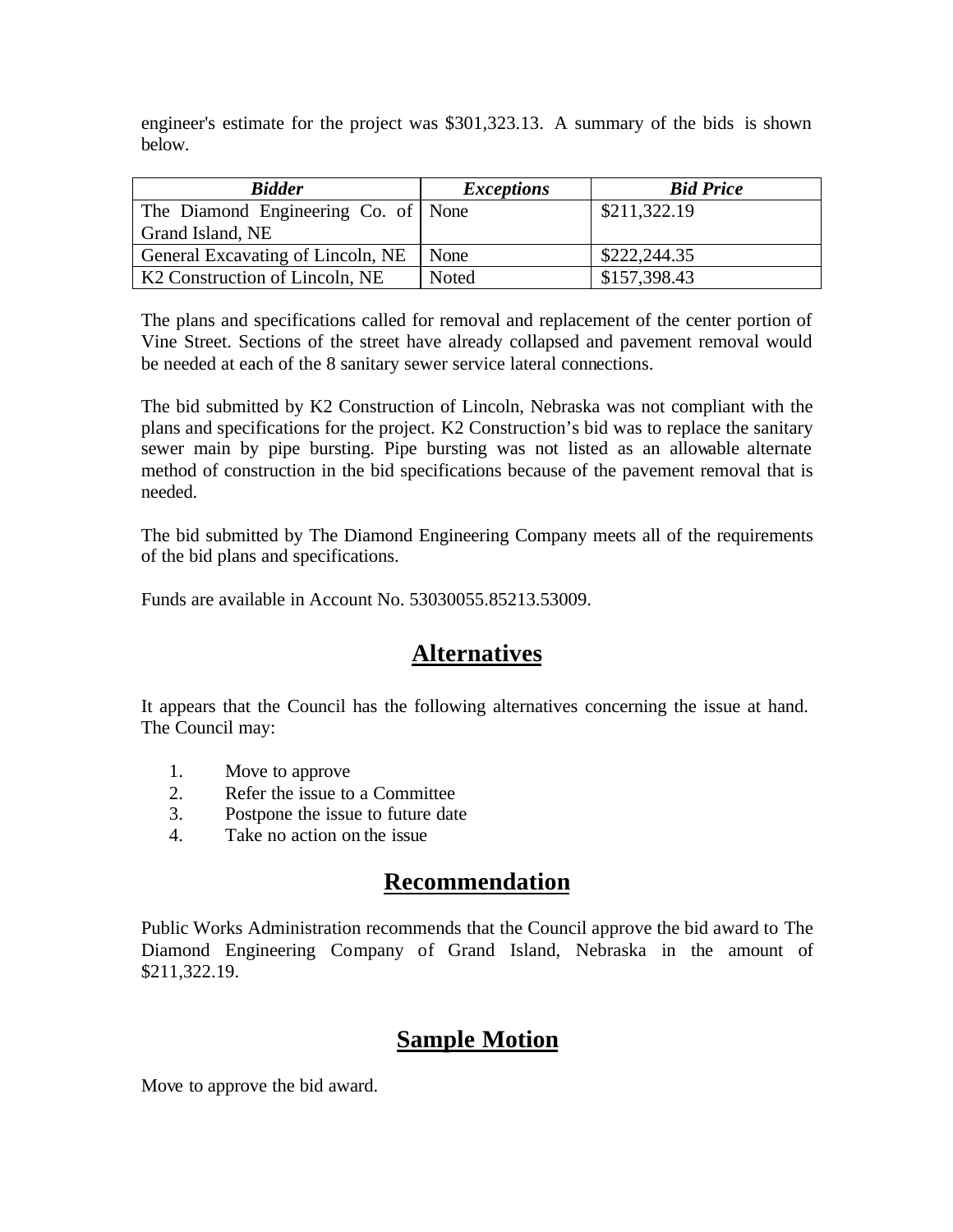#### *Purchasing Division of Legal Department* **INTEROFFICE MEMORANDUM**



Wes Nespor, Purchasing Agent

*Working Together for a Better Tomorrow, Today*

#### **BID OPENING**

| <b>BID OPENING DATE:</b> | June 9, 2009 at 11:15 a.m.                        |
|--------------------------|---------------------------------------------------|
| <b>FOR:</b>              | <b>Sanitary Sewer District No. 76 Replacement</b> |
| <b>DEPARTMENT:</b>       | <b>Public Works</b>                               |
| <b>ESTIMATE:</b>         | \$301,323.13                                      |
| <b>FUND/ACCOUNT:</b>     | 53030055-58213-53009                              |
| <b>PUBLICATION DATE:</b> | <b>May 30, 2009</b>                               |

**NO. POTENTIAL BIDDERS: 6**

#### **SUMMARY**

| <b>Bidder:</b>       | Diamond Engineering Co.<br><b>Grand Island, NE</b>    | <b>General Excavating</b><br>Lincoln, NE |
|----------------------|-------------------------------------------------------|------------------------------------------|
| <b>Bid Security:</b> | <b>Universal Surety Co.</b>                           | <b>Universal Surety Co.</b>              |
| <b>Exceptions:</b>   | <b>None</b>                                           | <b>None</b>                              |
| <b>Bid Price:</b>    | \$211,322.19                                          | \$222,244.35                             |
| <b>Bidder:</b>       | <b>K2 Construction</b>                                |                                          |
| <b>Bid Security:</b> | Lincoln, NE<br><b>International Fidelity Ins. Co.</b> |                                          |
| <b>Exceptions:</b>   | <b>Noted</b>                                          |                                          |
| <b>Bid Price:</b>    | \$157,398.40                                          |                                          |
|                      |                                                       |                                          |
|                      |                                                       |                                          |

cc: Steve Riehle, Public Works Director Catrina DeLosh, PW Admin. Assist. Dale Shotkoski, City Attorney Wes Nespor, Purchasing Agent Jeff Pederson, City Administrator Fred Tustin, WWTP